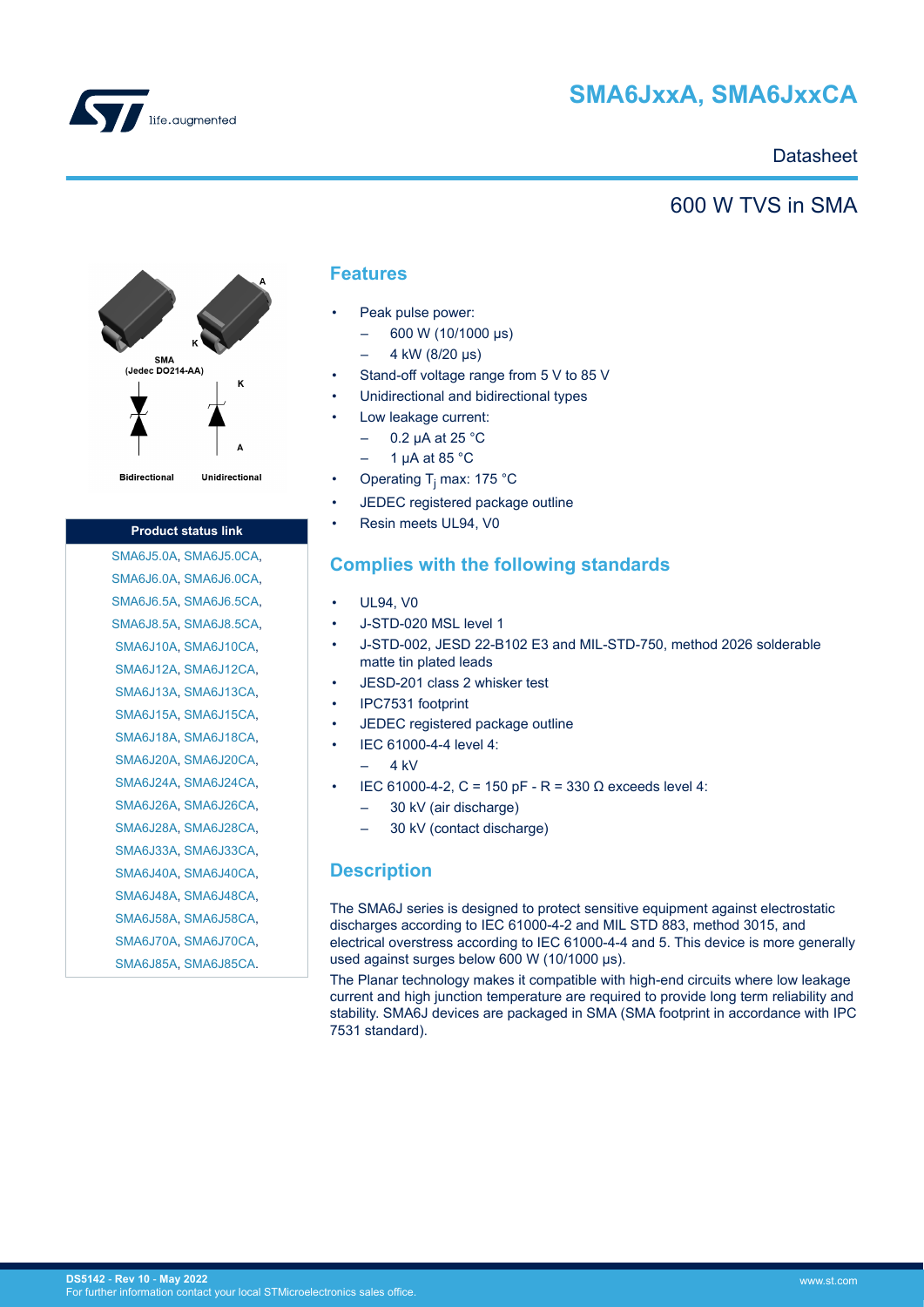

# **1 Characteristics**

| <b>Symbol</b>               |                                                    | <b>Parameter</b>                      | Value        | <b>Unit</b> |
|-----------------------------|----------------------------------------------------|---------------------------------------|--------------|-------------|
|                             |                                                    | IEC 61000-4-2 (C = 150 pF, R = 330 Ω) |              |             |
| V <sub>PP</sub>             | Peak pulse voltage                                 | Contact discharge                     | 30           | kV          |
|                             |                                                    | Air discharge                         | 30           |             |
| $P_{PP}$                    | Peak pulse power dissipation                       | 600                                   | W            |             |
| $\mathsf{T}_{\textsf{stg}}$ | Storage temperature range                          | $-65$ to $+175$                       | $^{\circ}$ C |             |
| $T_i$                       | Operating junction temperature range               | $-55$ to $+175$                       | $^{\circ}C$  |             |
| ΤL                          | Maximum lead temperature for soldering during 10 s | 260                                   | °C           |             |

#### **Table 1. Absolute maximum ratings (Tamb = 25 °C)**

### **Figure 1. Electrical characteristics - parameter definitions**



# **Figure 2. Pulse definition for electrical characteristics**

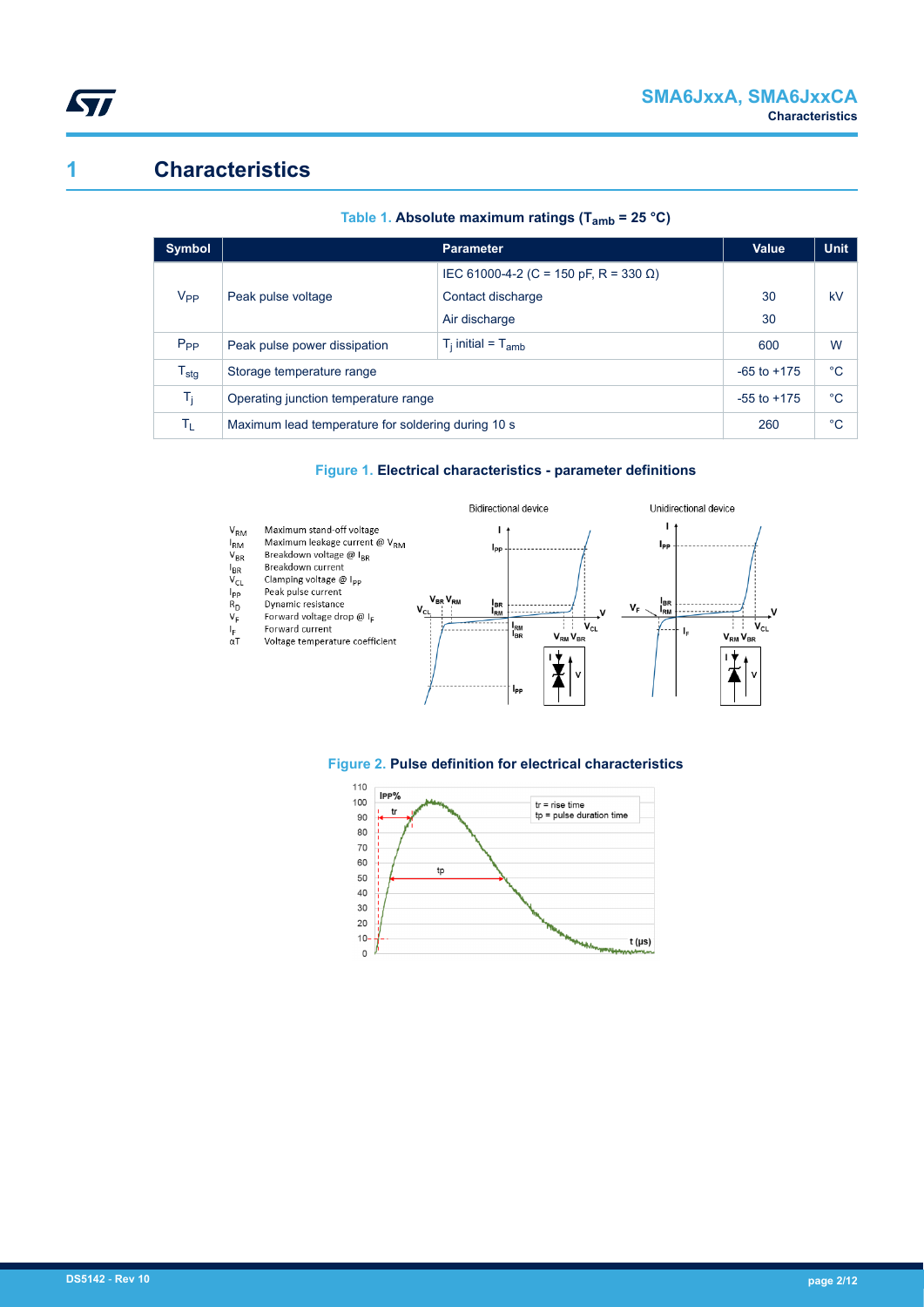|              | $V_{BR}$ at $I_{BR}$ <sup>(1)</sup><br>$IRM$ max at $VRM$ |              |     |              |      | 10 / 1000 µs |                 |                         | $8/20\mu s$    |                 |                         | $\alpha$ T     |               |      |
|--------------|-----------------------------------------------------------|--------------|-----|--------------|------|--------------|-----------------|-------------------------|----------------|-----------------|-------------------------|----------------|---------------|------|
|              |                                                           |              |     |              |      |              | $V_{CL}$ (2)(3) | $I_{PP}$ <sup>(4)</sup> | R <sub>D</sub> | $V_{CL}$ (2)(3) | $I_{PP}$ <sup>(4)</sup> | R <sub>D</sub> |               |      |
| <b>Type</b>  | 25 °C                                                     | 85 °C        |     | Min.         | Typ. | Max.         |                 | Max.                    |                | Max.            | Max.                    |                | Max.          | Max. |
|              | $\mathbf{V}$<br>μA                                        |              |     | $\mathbf{V}$ |      | mA           | $\mathbf v$     | A                       | Ω              | $\mathbf{V}$    | A                       | Ω              | $10^{-4}$ /°C |      |
| SMA6J5.0A/CA | 20                                                        | 50           | 5.0 | 6.40         | 6.74 | 7.07         | 10              | 9.1                     | 68             | 0.029           | 14.4                    | 275            | 0.027         | 5.7  |
| SMA6J6.0A/CA | 20                                                        | 50           | 6.0 | 6.70         | 7.05 | 7.41         | 10              | 9.5                     | 61             | 0.034           | 14.8                    | 270            | 0.027         | 5.9  |
| SMA6J6.5A/CA | 20                                                        | 50           | 6.5 | 7.20         | 7.58 | 7.96         | 10              | 10.2                    | 56             | 0.040           | 15.2                    | 266            | 0.027         | 6.1  |
| SMA6J8.5A/CA | 20                                                        | 50           | 8.5 | 9.4          | 9.9  | 10.4         | $\mathbf{1}$    | 13.3                    | 41.7           | 0.070           | 19.5                    | 205            | 0.044         | 7.3  |
| SMA6J10A/CA  | 0.2                                                       | 1            | 10  | 11.1         | 11.7 | 12.3         | $\mathbf{1}$    | 15.7                    | 37             | 0.093           | 21.7                    | 184            | 0.051         | 7.8  |
| SMA6J12A/CA  | 0.2                                                       | 1            | 12  | 13.3         | 14.0 | 14.7         | $\mathbf{1}$    | 18.8                    | 31             | 0.133           | 25.3                    | 157            | 0.068         | 8.3  |
| SMA6J13A/CA  | 0.2                                                       | 1            | 13  | 14.4         | 15.2 | 15.9         | 1               | 20.4                    | 29             | 0.154           | 27.2                    | 147            | 0.076         | 8.4  |
| SMA6J15A/CA  | 0.2                                                       | $\mathbf{1}$ | 15  | 16.7         | 17.6 | 18.5         | 1               | 23.6                    | 25.1           | 0.206           | 32.5                    | 123            | 0.114         | 8.8  |
| SMA6J18A/CA  | 0.2                                                       | $\mathbf{1}$ | 18  | 20.0         | 21.1 | 22.1         | $\mathbf{1}$    | 28.3                    | 21.5           | 0.288           | 39.3                    | 102            | 0.168         | 9.2  |
| SMA6J20A/CA  | 0.2                                                       | $\mathbf{1}$ | 20  | 22.2         | 23.4 | 24.5         | $\mathbf{1}$    | 31.4                    | 19.4           | 0.354           | 42.8                    | 93             | 0.196         | 9.4  |
| SMA6J24A/CA  | 0.2                                                       | $\mathbf{1}$ | 24  | 26.7         | 28.1 | 29.5         | $\mathbf{1}$    | 37.8                    | 16             | 0.516           | 50                      | 80             | 0.256         | 9.6  |
| SMA6J26A/CA  | 0.2                                                       | $\mathbf{1}$ | 26  | 28.9         | 30.4 | 31.9         | $\mathbf{1}$    | 40.9                    | 14.9           | 0.600           | 53.5                    | 75             | 0.288         | 9.7  |
| SMA6J28A/CA  | 0.2                                                       | $\mathbf{1}$ | 28  | 31.1         | 32.7 | 34.4         | $\mathbf{1}$    | 44.0                    | 13.8           | 0.697           | 59                      | 68             | 0.363         | 9.8  |
| SMA6J33A/CA  | 0.2                                                       | $\mathbf{1}$ | 33  | 36.7         | 38.6 | 40.6         | $\mathbf{1}$    | 51.9                    | 11.8           | 0.963           | 69                      | 57             | 0.512         | 10.0 |
| SMA6J40A/CA  | 0.2                                                       | $\mathbf{1}$ | 40  | 44.4         | 46.7 | 49.1         | $\mathbf{1}$    | 62.8                    | 9.7            | 1.42            | 84                      | 48             | 0.728         | 10.1 |
| SMA6J48A/CA  | 0.2                                                       | 1            | 48  | 53.3         | 56.1 | 58.9         | $\mathbf{1}$    | 75.4                    | 8.1            | 2.04            | 100                     | 40             | 1.03          | 10.3 |
| SMA6J58A/CA  | 0.2                                                       | $\mathbf{1}$ | 58  | 64.4         | 67.8 | 71.2         | 1               | 91.1                    | 6.7            | 2.97            | 121                     | 33             | 1.51          | 10.4 |
| SMA6J70A/CA  | 0.2                                                       | $\mathbf{1}$ | 70  | 77.8         | 81.9 | 86.0         | $\mathbf{1}$    | 110                     | 5.5            | 4.38            | 146                     | 27             | 2.22          | 10.5 |
| SMA6J85A/CA  | 0.2                                                       | $\mathbf{1}$ | 85  | 94           | 99   | 104          | $\mathbf{1}$    | 134                     | 4.6            | 6.45            | 178                     | 22.5           | 3.29          | 10.6 |

### **Table 2. Electrical characteristics - parameter values (Tamb = 25 °C, unless otherwise specified)**

*1. To calculate VBR versus T<sup>j</sup> : VBR at T<sup>j</sup> = VBR at 25 °C x (1 + αT x (T<sup>j</sup> - 25))*

*2. To calculate VCL versus T<sup>j</sup> : VCL at T<sup>j</sup> = VCL at 25 °C x (1 + αT x (T<sup>j</sup> - 25))*

*3. To calculate VCL max versus IPPappli: VCLmax = VBR max + RD x IPPappli*

*4. Surge capability given for both directions for unidirectional and bidirectional devices*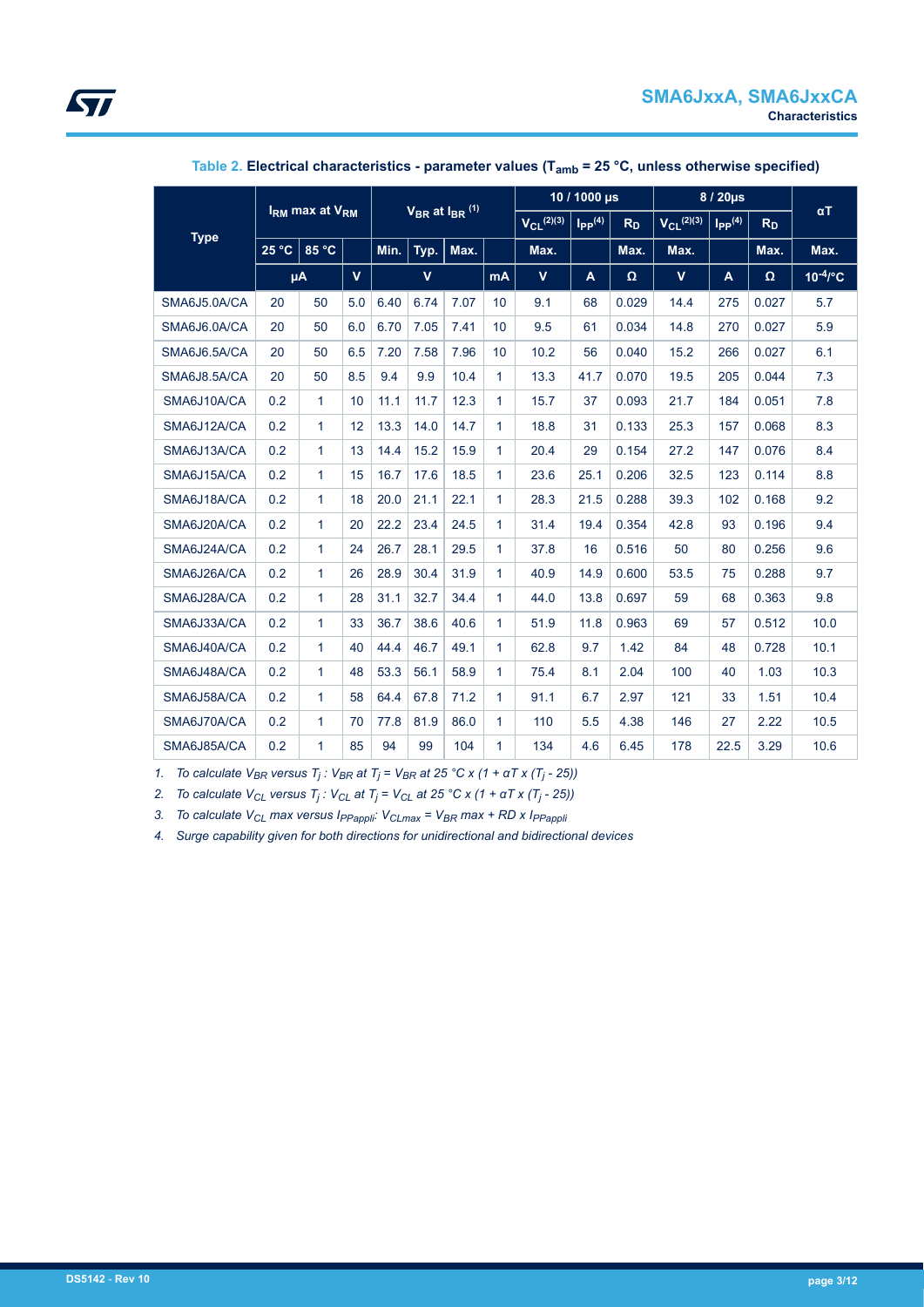

# **1.1 Characteristics (curves)**



**Figure 5. Maximum peak pulse current versus clamping voltage**



1 10 100 1000







**Figure 8. Junction capacitance versus applied voltage (bidirectional type)**

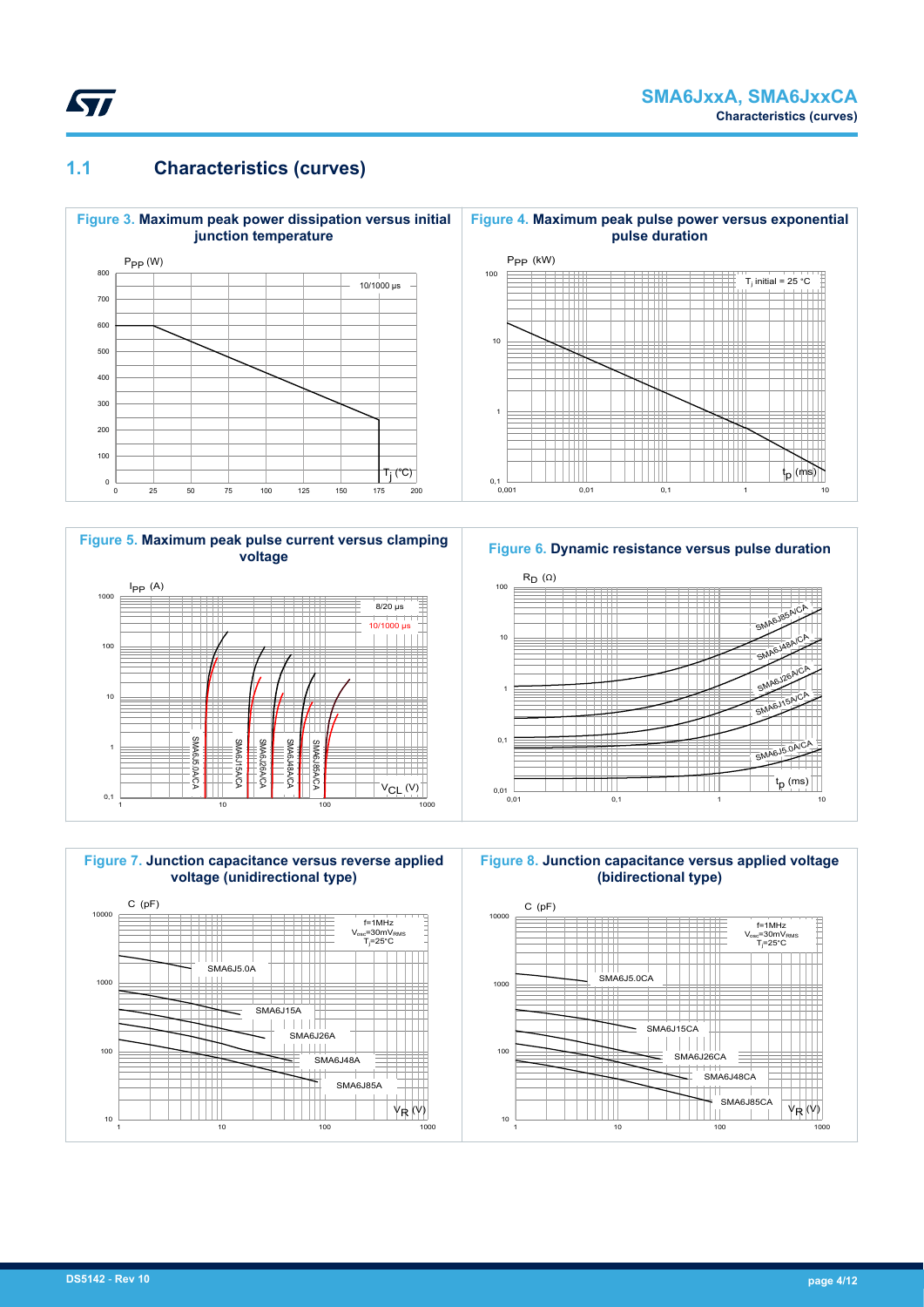$V_F(V)$ 





ST

**Figure 10. Peak forward voltage drop versus peak forward**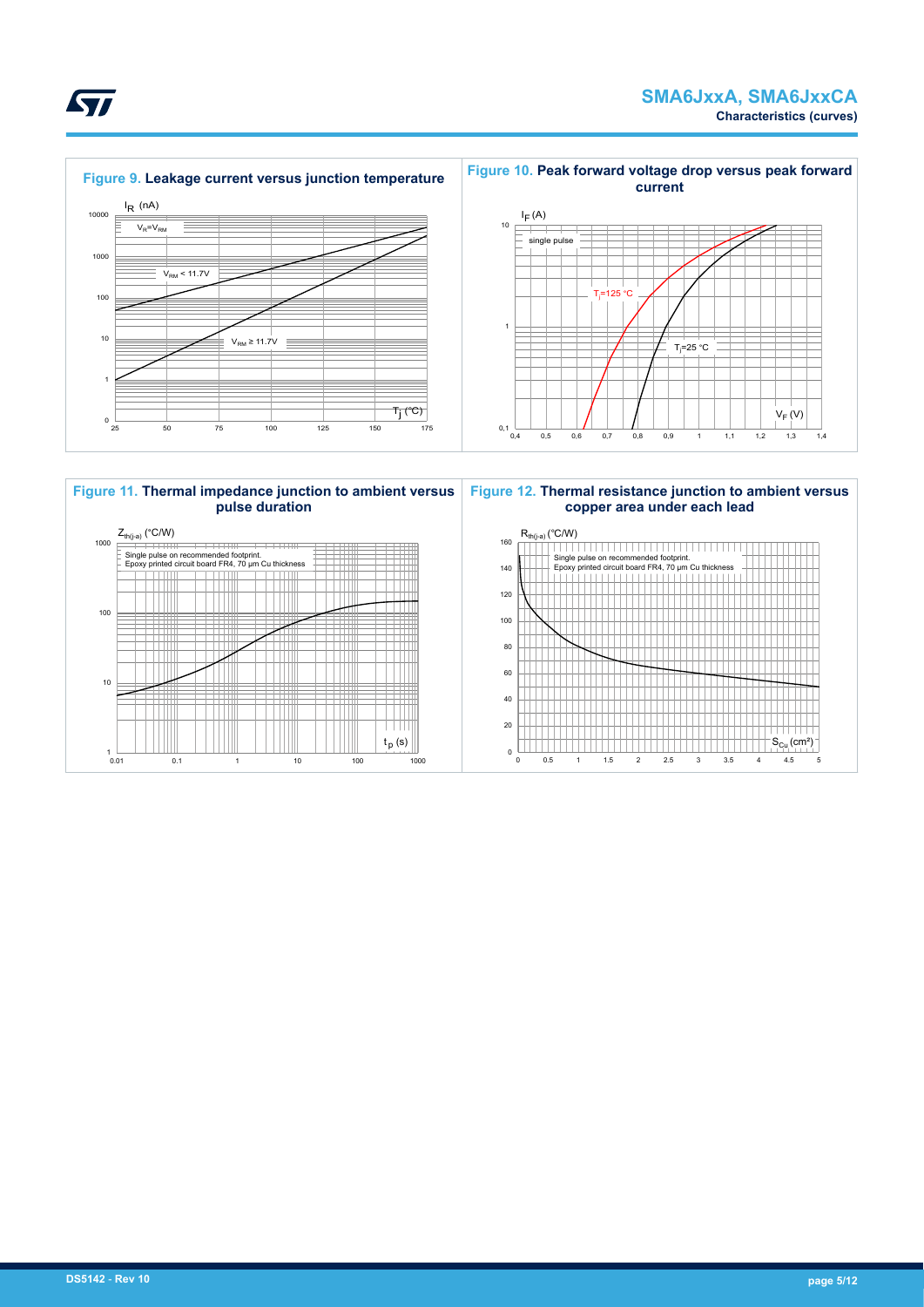**STI** 

# **2 Package information**

In order to meet environmental requirements, ST offers these devices in different grades of [ECOPACK](https://www.st.com/ecopack) packages, depending on their level of environmental compliance. ECOPACK specifications, grade definitions and product status are available at: [www.st.com.](http://www.st.com) ECOPACK is an ST trademark.

# **2.1 SMA package information**











#### **Table 3. SMA package mechanical data**

|                | <b>Dimensions</b> |                    |               |       |  |  |  |  |
|----------------|-------------------|--------------------|---------------|-------|--|--|--|--|
| Ref.           |                   | <b>Millimeters</b> | <b>Inches</b> |       |  |  |  |  |
|                | Min.              | Max.               | Min.          | Max.  |  |  |  |  |
| A <sub>1</sub> | 1.90              | 2.45               | 0.074         | 0.097 |  |  |  |  |
| A2             | 0.05              | 0.20               | 0.001         | 0.008 |  |  |  |  |
| $\mathsf b$    | 1.25              | 1.65               | 0.049         | 0.065 |  |  |  |  |
| $\mathbf{C}$   | 0.15              | 0.40               | 0.005         | 0.016 |  |  |  |  |
| D              | 2.25              | 2.90               | 0.088         | 0.115 |  |  |  |  |
| E              | 4.80              | 5.35               | 0.188         | 0.211 |  |  |  |  |
| E1             | 3.95              | 4.60               | 0.155         | 0.182 |  |  |  |  |
| ┗              | 0.75              | 1.50               | 0.029         | 0.060 |  |  |  |  |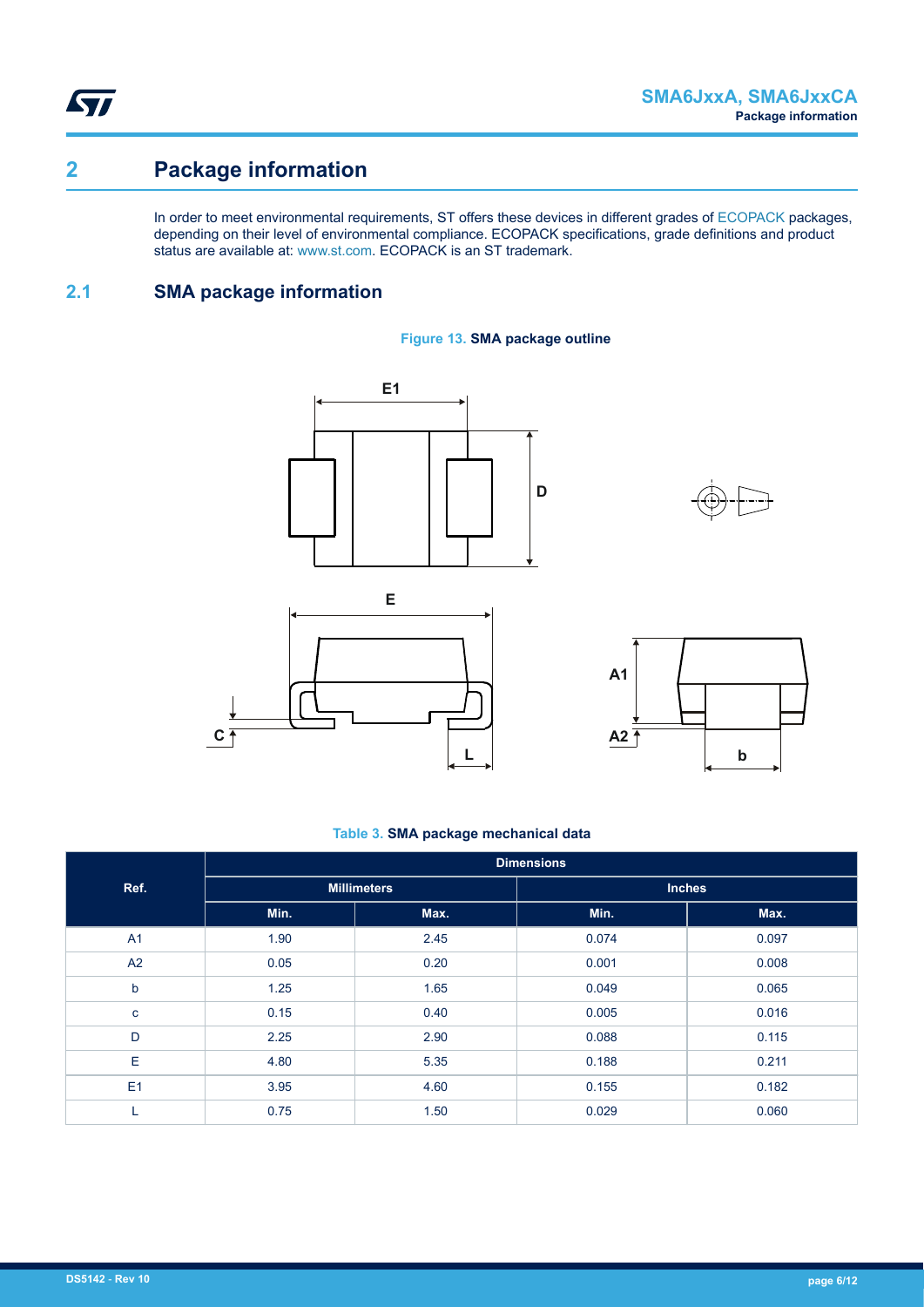

45

350



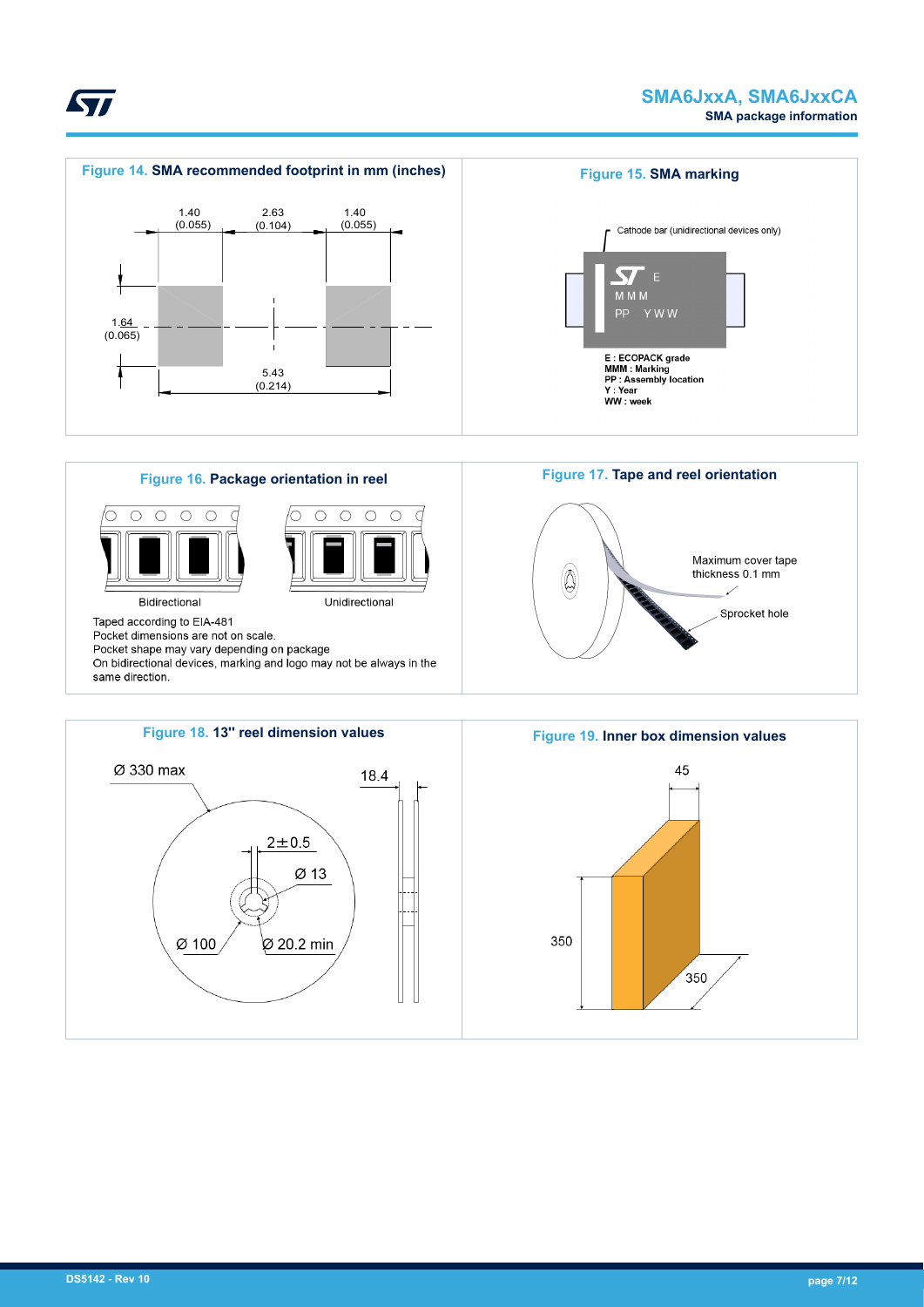## **Figure 20. Tape outline**



Note: Pocket dimensions are not on scale Pocket shape may vary depending on package

### **Table 4. Tape dimension values**

|                | <b>Dimensions</b>  |       |       |  |  |  |  |  |  |
|----------------|--------------------|-------|-------|--|--|--|--|--|--|
| Ref.           | <b>Millimeters</b> |       |       |  |  |  |  |  |  |
|                | Min.               | Typ.  | Max.  |  |  |  |  |  |  |
| D <sub>0</sub> | 1.40               | 1.50  | 1.60  |  |  |  |  |  |  |
| D <sub>1</sub> | 1.50               |       |       |  |  |  |  |  |  |
| F              | 5.40               | 5.50  | 5.60  |  |  |  |  |  |  |
| K <sub>0</sub> | 2.26               | 2.36  | 2.46  |  |  |  |  |  |  |
| P <sub>0</sub> | 3.90               | 4.00  | 4.10  |  |  |  |  |  |  |
| P <sub>1</sub> | 3.90               | 4.00  | 4.10  |  |  |  |  |  |  |
| P <sub>2</sub> | 1.95               | 2.00  | 2.05  |  |  |  |  |  |  |
| W              | 11.70              | 12.00 | 12.30 |  |  |  |  |  |  |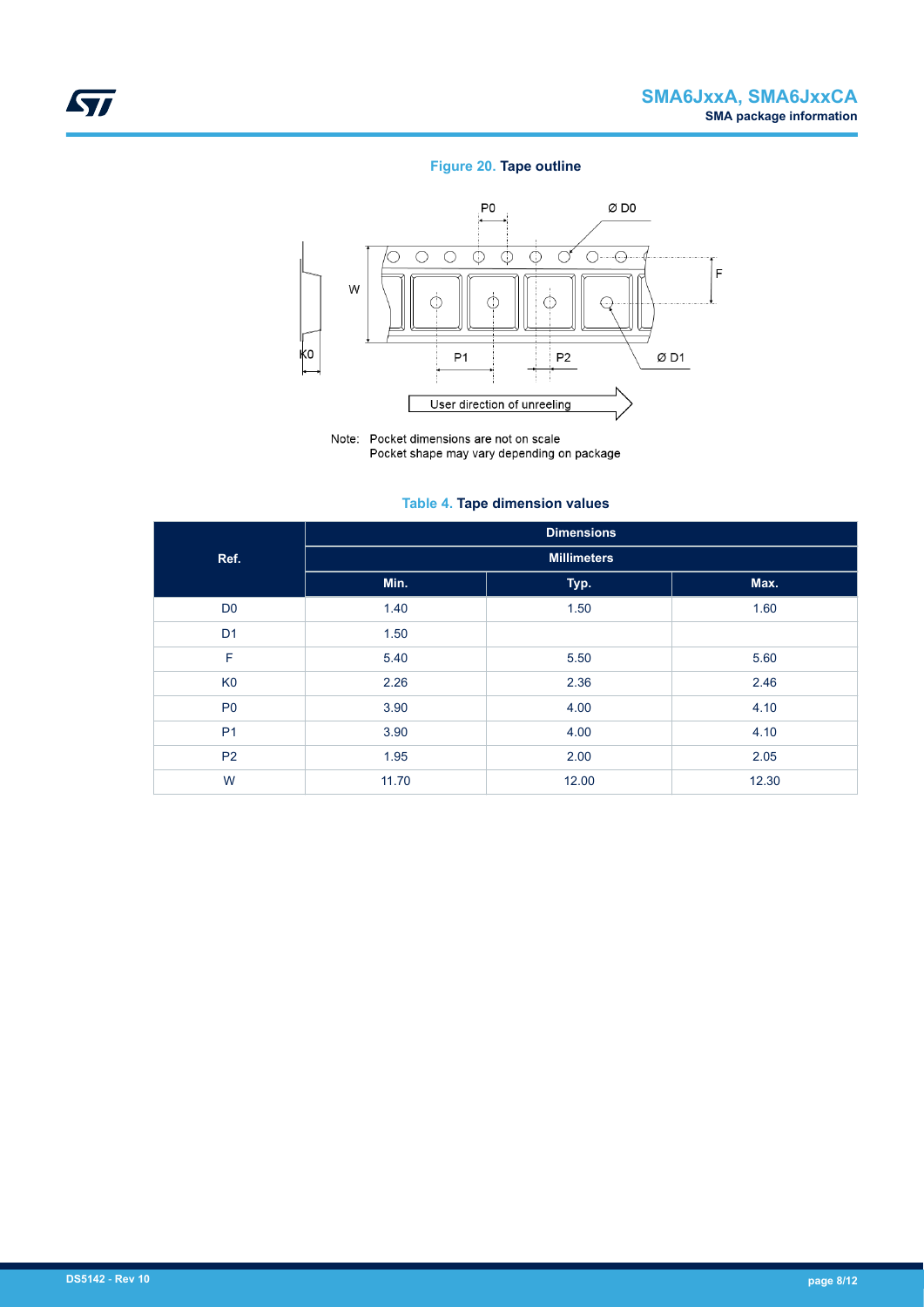# **2.2 Reflow profile**

ST

**Figure 21. ST ECOPACK recommended soldering reflow profile for PCB mounting**



*Note: Minimize air convection currents in the reflow oven to avoid component movement. Maximum soldering profile corresponds to the latest IPC/JEDEC J-STD-020.*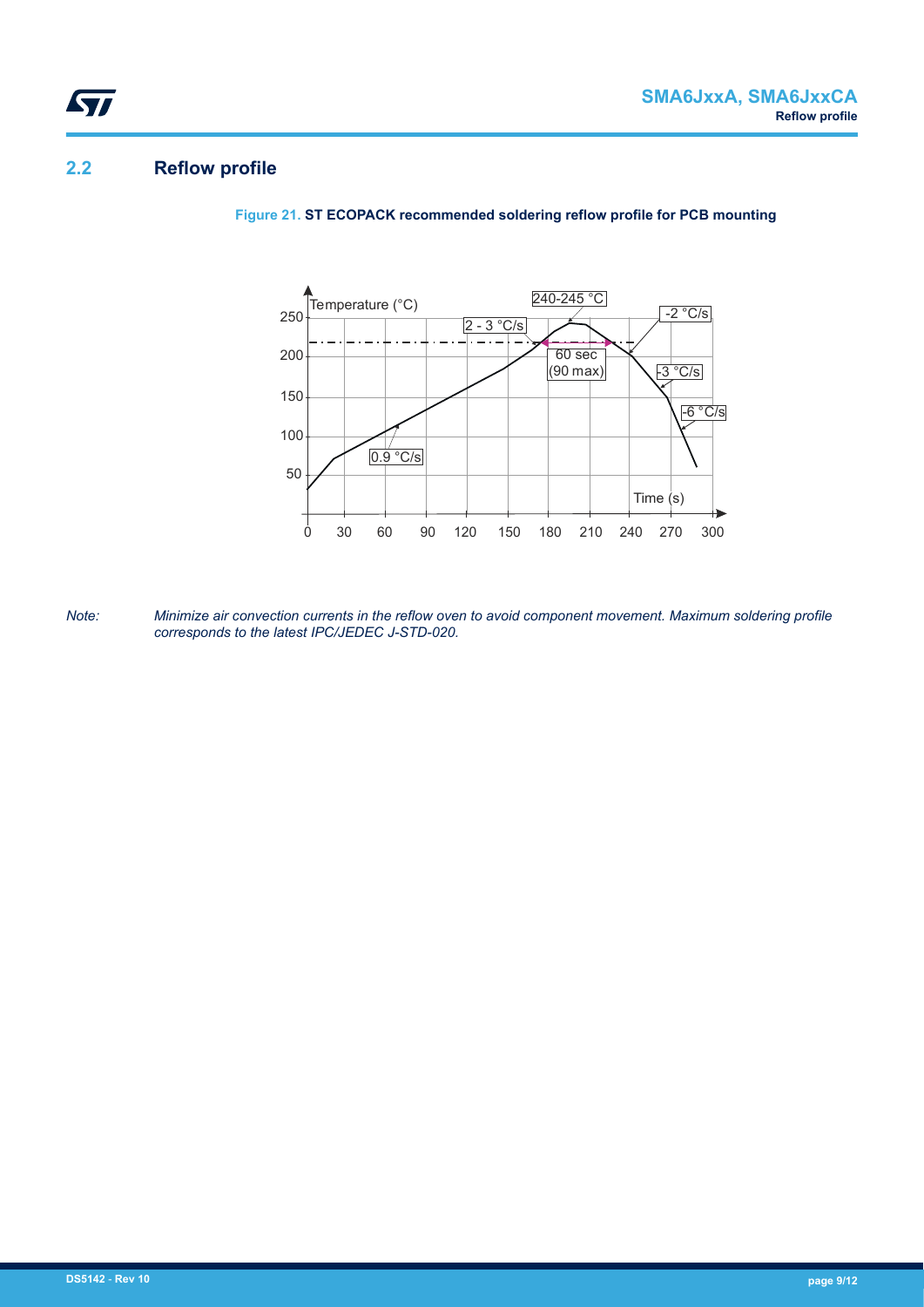<span id="page-9-0"></span>

# **3 Ordering information**

### **Table 5. Ordering information**

| Order code                 | Marking               | Package    | Weight | Base atv. | Delivery mode |
|----------------------------|-----------------------|------------|--------|-----------|---------------|
| SMA6JxxA/CA <sup>(1,</sup> | See Table 6. Marking. | <b>SMA</b> | 72 ma  | 5000      | Tape and reel |

*1. Where xx is VRM and A or CA indicates unidirectional or bidirectional version.*

### **Table 6. Marking**

| <b>Type</b>  | <b>Marking</b> | <b>Type</b>   | <b>Marking</b>  |
|--------------|----------------|---------------|-----------------|
| SMA6J5.0A-TR | 6UA            | SMA6J5.0CA-TR | 6BA             |
| SMA6J6.0A-TR | 6UB            | SMA6J6.0CA-TR | 6BB             |
| SMA6J6.5A-TR | 6UC            | SMA6J6.5CA-TR | 6 <sub>BC</sub> |
| SMA6J8.5A-TR | 6UD            | SMA6J8.5CA-TR | 6BD             |
| SMA6J10A-TR  | 6UE            | SMA6J10CA-TR  | 6BE             |
| SMA6J12A-TR  | 6UF            | SMA6J12CA-TR  | 6 <sub>BF</sub> |
| SMA6J13A-TR  | 6UG            | SMA6J13CA-TR  | 6BG             |
| SMA6J15A-TR  | 6UH            | SMA6J15CA-TR  | 6BH             |
| SMA6J18A-TR  | 6UJ            | SMA6J18CA-TR  | 6BJ             |
| SMA6J20A-TR  | 6UK            | SMA6J20CA-TR  | 6BK             |
| SMA6J24A-TR  | 6UM            | SMA6J24CA-TR  | 6BM             |
| SMA6J26A-TR  | 6UN            | SMA6J26CA-TR  | 6BN             |
| SMA6J28A-TR  | 6UO            | SMA6J28CA-TR  | 6BO             |
| SMA6J33A-TR  | 6UQ            | SMA6J33CA-TR  | 6BQ             |
| SMA6J40A-TR  | 6UR            | SMA6J40CA-TR  | 6BR             |
| SMA6J48A-TR  | 6US            | SMA6J48CA-TR  | 6BS             |
| SMA6J58A-TR  | 6UT            | SMA6J58CA-TR  | 6BT             |
| SMA6J70A-TR  | 6UU            | SMA6J70CA-TR  | 6BU             |
| SMA6J85A-TR  | 6UV            | SMA6J85CA-TR  | 6 <sub>BV</sub> |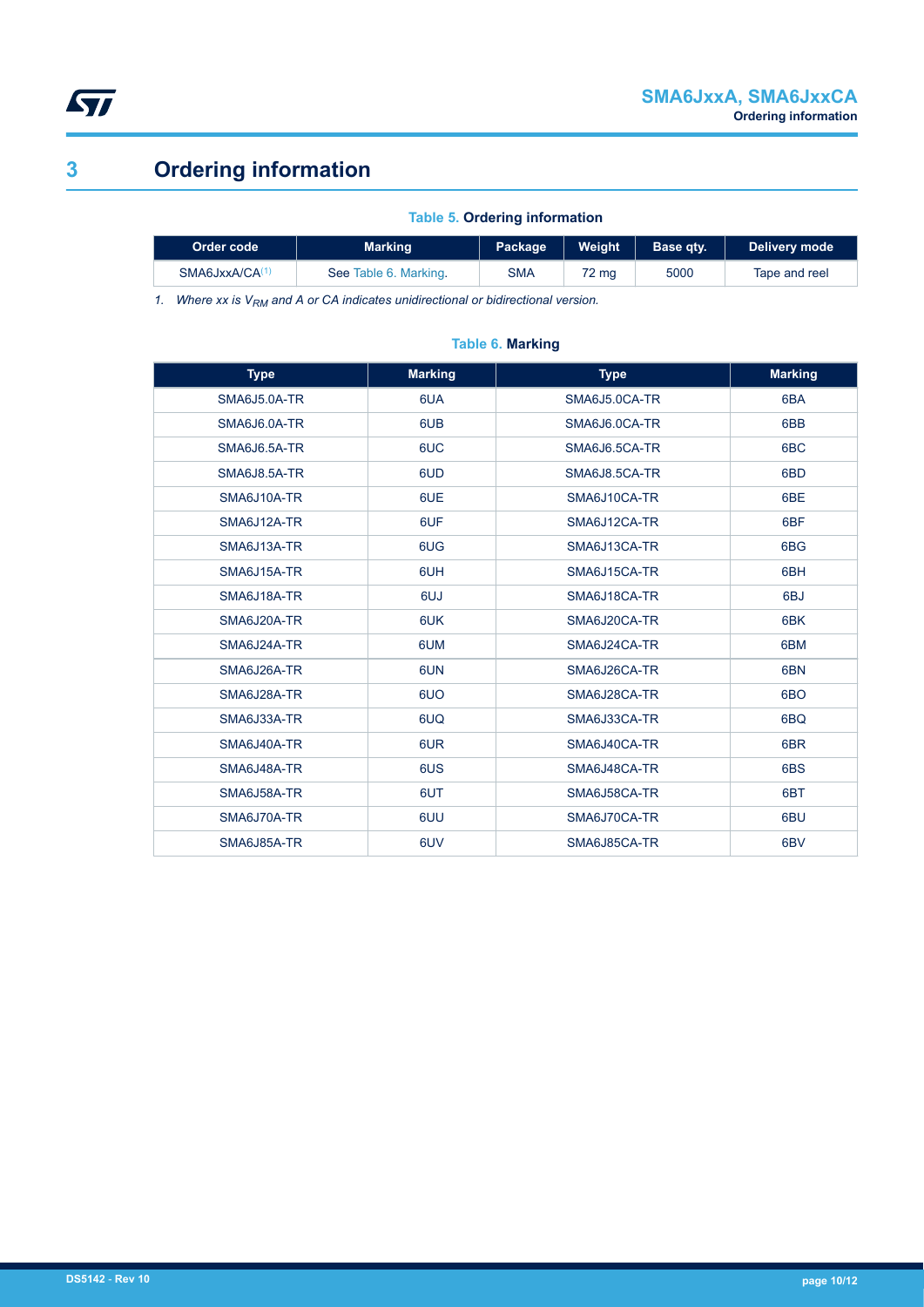# **Revision history**

| <b>Date</b> | <b>Revision</b> | <b>Changes</b>                                                                                                 |
|-------------|-----------------|----------------------------------------------------------------------------------------------------------------|
| 21-Feb-2007 |                 | First issue.                                                                                                   |
| 7-Nov-2007  | $\overline{2}$  | Updated Description. Improved readability of Ordering information scheme.<br>Reformatted to current standards. |
| 04-Aug-2014 | 3               | Updated weight in Table 7.                                                                                     |
| 28-Oct-2015 | 4               | Updated Table 4 and Figure 3.                                                                                  |
| 04-Jul-2017 | 5               | Updated Table 4.                                                                                               |
| 22-Jan-2018 | 6               | Updated Table3.                                                                                                |
| 30-Aug-2018 | 7               | Updated Table 6. Marking.                                                                                      |
| 30-Mar-2022 | 8               | Update after termination of $V_{\text{RM}}$ > 90 V. Minor text changes.                                        |
| 04-May-2022 | 9               | <b>Updated Description.</b>                                                                                    |
| 31-May-2022 | 10              | Minor text changes.                                                                                            |

# **Table 7. Document revision history**